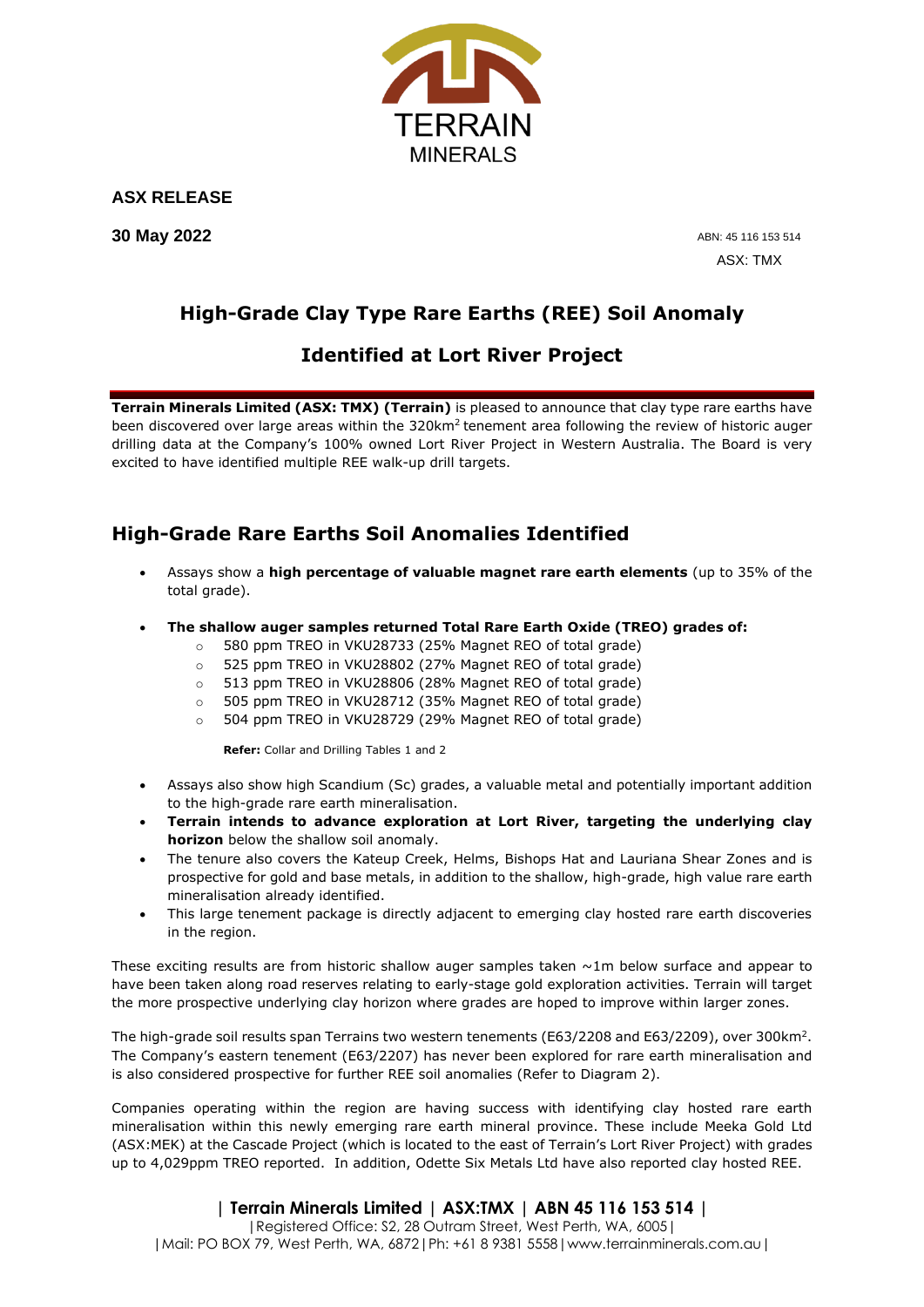

In addition to the high-grade rare earth soil anomalism spread across large areas of the Lort River Project, the tenure covers significant sections of major regional shear zones. This includes the Kateup Creek and Helms Shear Zone, the Bishops Hat Shear Zone and the Lauriana Shear Zone, positioned on the western side of a major bifurcation in the red island shear zone where both the Belgian and Lauriana Shears splay off to the west (Refer to Diagrams 5 & 6). In addition to rare earth targets, these shear zones present significant untested and highly prospective targets, for gold and base metals.

Terrain intends to continue its systematic approach to exploration with the aim of advancing towards drilling at the Lort River Project. Drilling will be targeting shallow, high-grade clay rare earth mineralisation as well as testing for other mineral occurrences.



**Diagram 1:** Location of Lort River Project (TMX 100%) where surface REE clay type anomaly has been identified.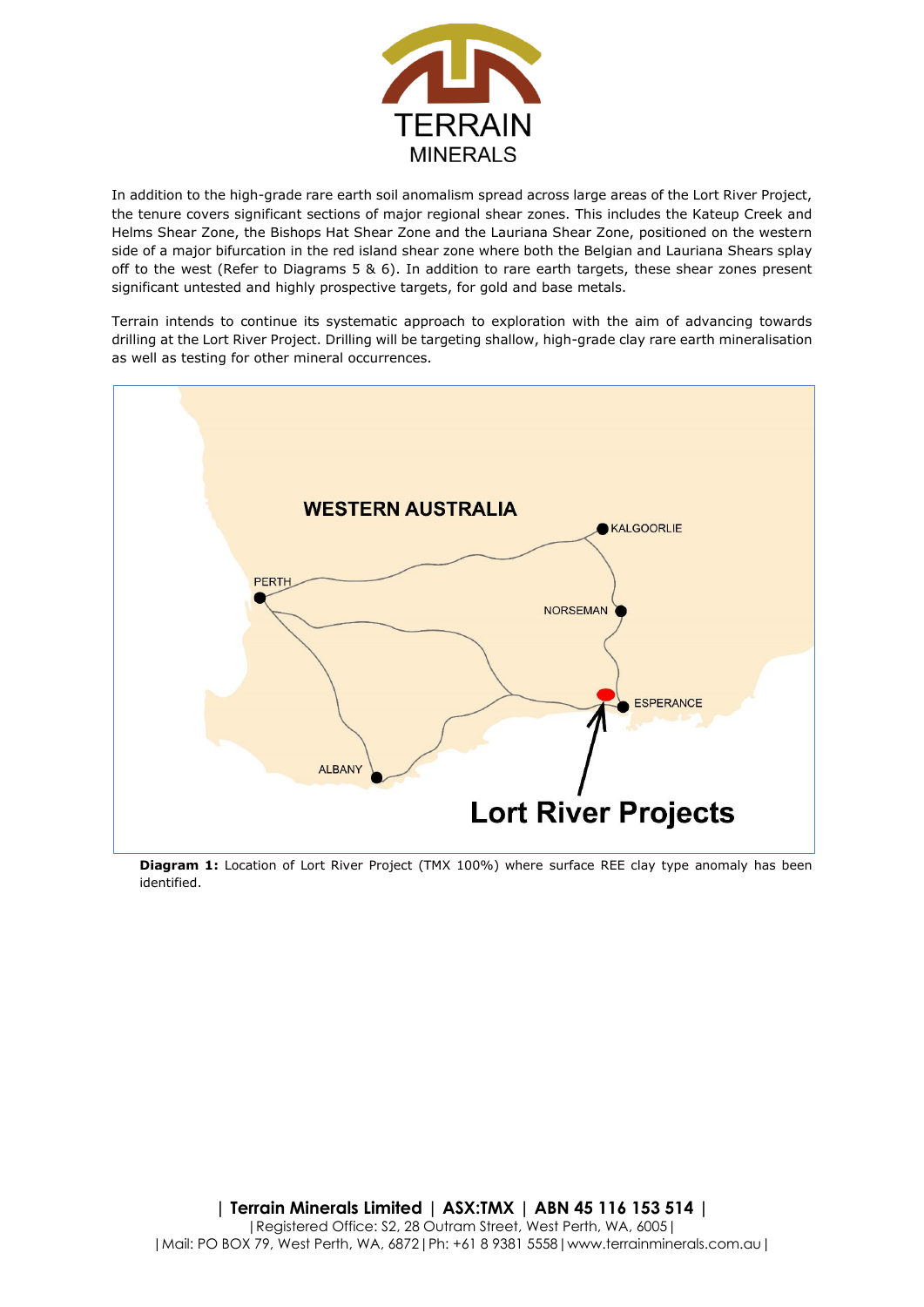



**Diagram 2**: Higher-grade rare earth surface sample locations.



**Diagram 3:** Some of the Higher-grade rare earth surface assays within this large tenement E63/2208.

**| Terrain Minerals Limited | ASX:TMX | ABN 45 116 153 514 |** |Registered Office: S2, 28 Outram Street, West Perth, WA, 6005| |Mail: PO BOX 79, West Perth, WA, 6872|Ph: +61 8 9381 5558|www.terrainminerals.com.au|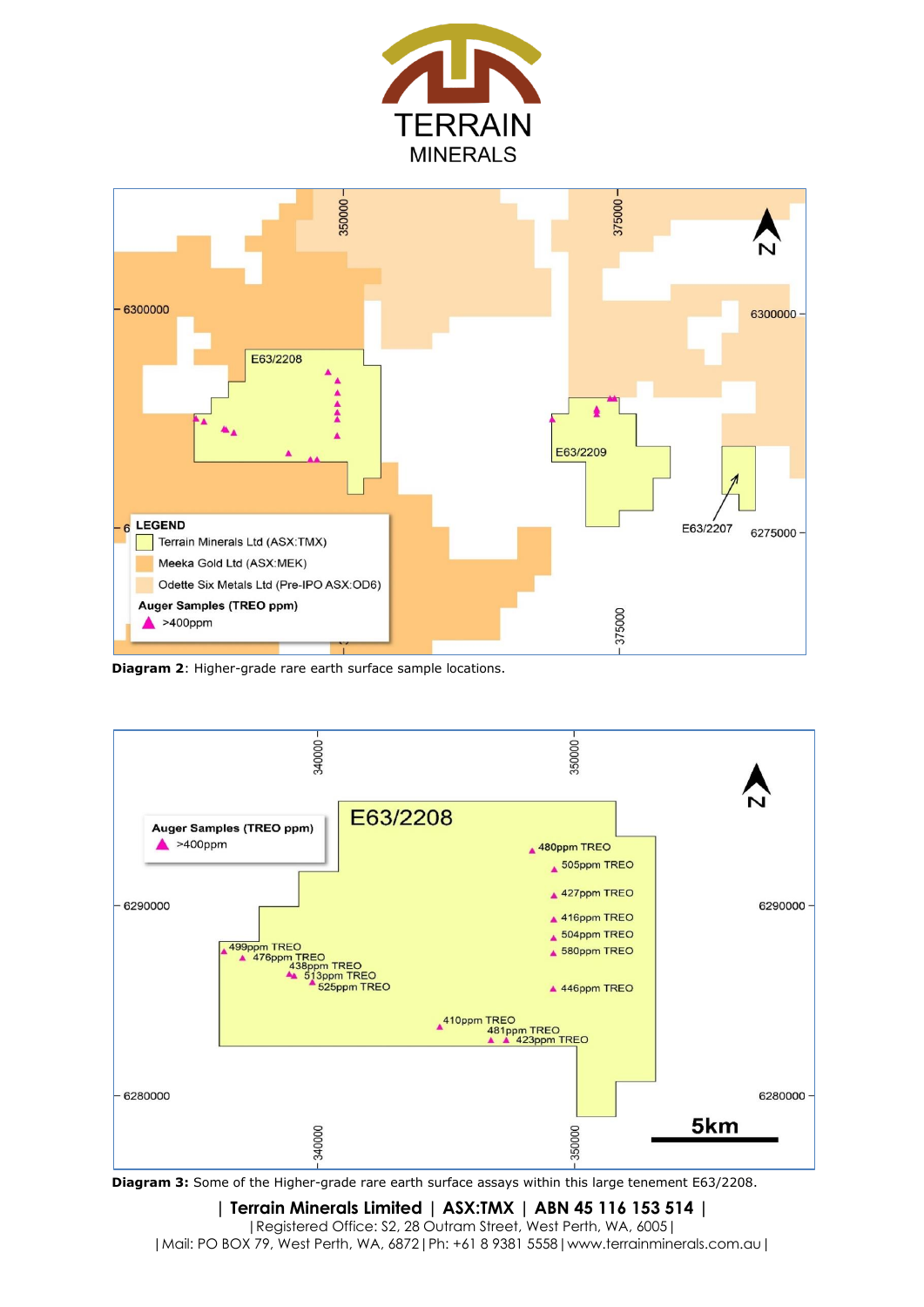



**Diagram 4:** Higher-grade rare earth surface assays within E63/2209.



**Diagram 5:** E63/2208 tenement boundary (TMX 100%) overlaid on regional magnetics showing highly prospective Lauriana Shear Zone and second order structures.

**| Terrain Minerals Limited | ASX:TMX | ABN 45 116 153 514 |** |Registered Office: S2, 28 Outram Street, West Perth, WA, 6005| |Mail: PO BOX 79, West Perth, WA, 6872|Ph: +61 8 9381 5558|www.terrainminerals.com.au|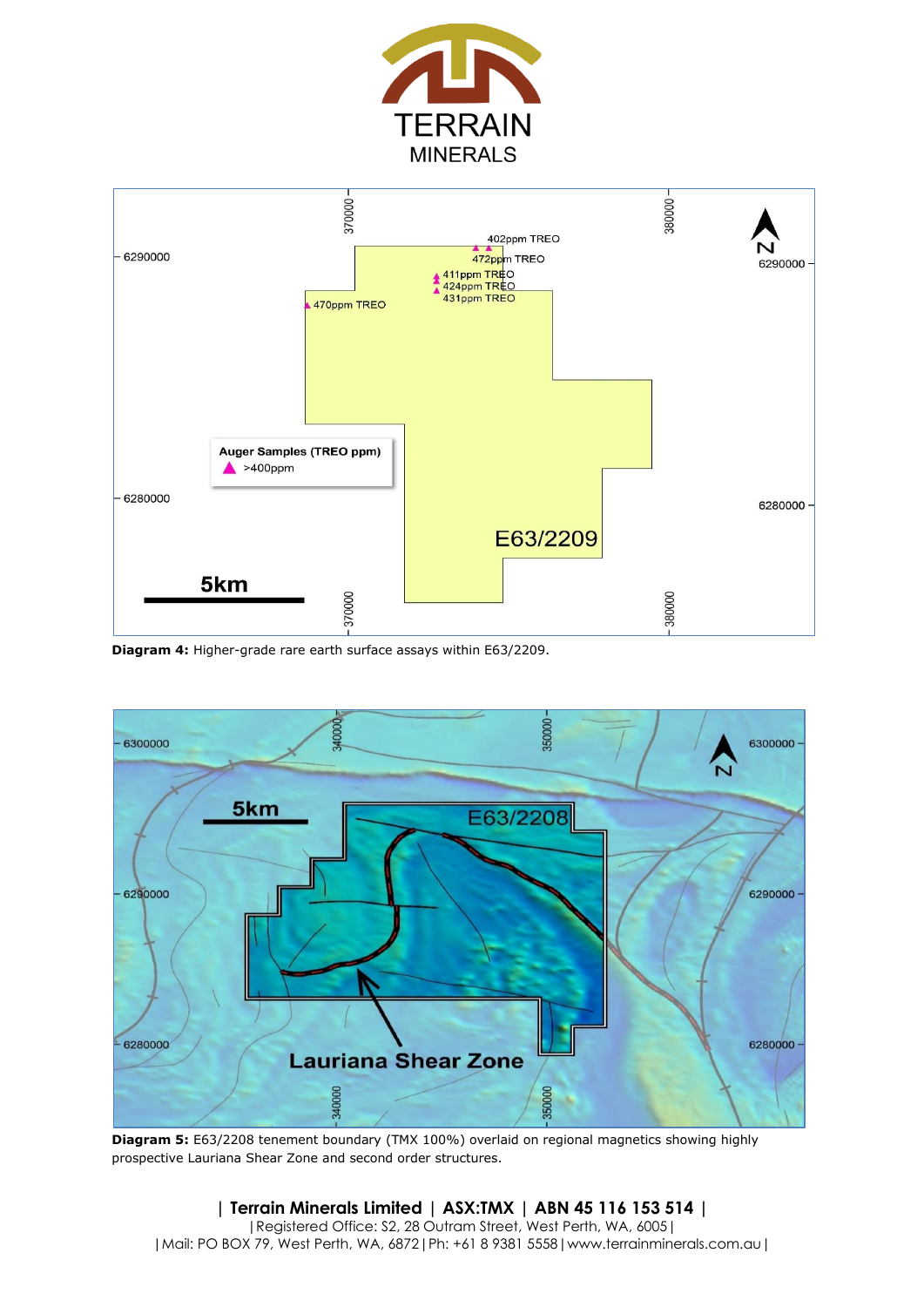



**Diagram 6:** E63/2207 and E63/2209 tenement boundaries (TMX 100%) overlaid on regional magnetics showing highly prospective regional shear zones and second order structures.

**Note:** For additional information refer to ASX announcement: • **5 May 2022** - Lort River (320km2) Rare Earth Project Highly Prospective Tenements Granted

Justin Virgin Executive Director

#### **For further information, please contact:**

Justin Virgin - Executive Director Email: terrain@terrainminerals.com.au Phone: +61 8 9381 5558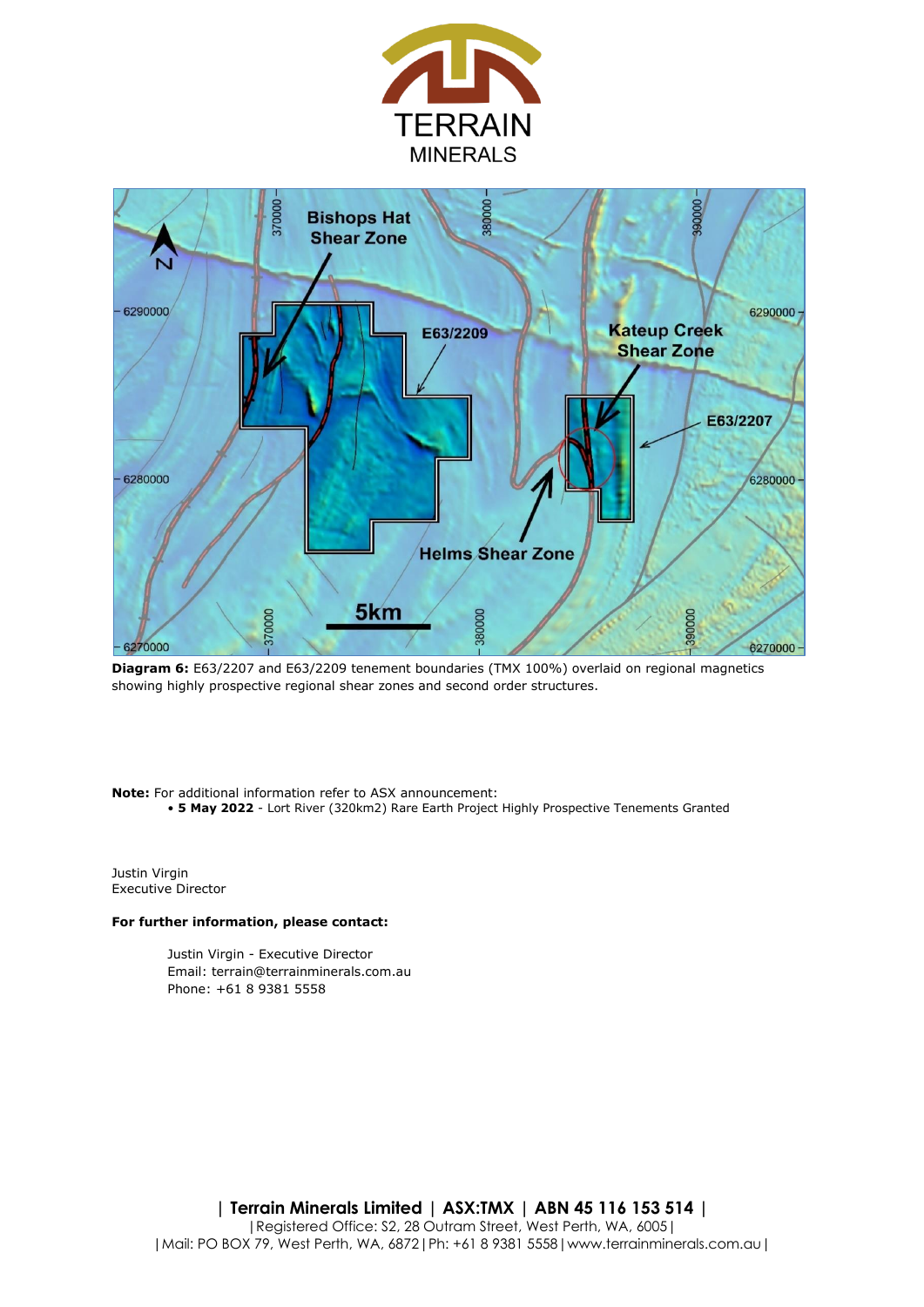

#### **ABOUT TERRAIN MINERALS LIMITED:**

Terrain Minerals Limited (ASX:TMX) is a minerals exploration company with a Western Australian based asset portfolio consisting of:

- **Investments:** As of the date of this announcement Terrain held 1 million Red 5 Limited shares (ASX: RED) from the GW sale. Issued at 19c - value at 38c = \$380,000 AUD as of the close on 27 May 2022.
- **Lort River –** WA Rare Earth Elements exploration project 100% owned. Covering 320km2 of highly prospective exploration acreage for REE within the now tightly held and emerging southern Esperance clay hosted REE province of Western Australia. Refer to above announcement.
- **Smokebush**  WA gold exploration Project JV (80% TMX) Terrain has identified multiple drill targets along with several other prospective areas. Terrain executed its extraordinarily successful maiden RC drill program in August 2020, following up on historic drilling. The second phase of drilling has extended minerals a further 400m to 700m long and a has also identified a new zone Monza Norths that appears to be on a different orientation. Further follow up work is also required over Paradise City (100% TMX), Wildflower and Hurley prospects with more mapping planned in 2022. Due to the recent discovery by Tempest minerals Ltd (ASX: TEM) a project review is underway looking at base for potential of base metals and rare earths.
- **Wild-viper -** WA gold exploration Project 100% owned which incorporates the strategic land holding known as Wilson Patch (WP). Wild-viper tenement package is strategically located and surrounds Red5 Ltd - Great Western Project (GW) as well as being adjacent to Saracen's (ASX: SAR) Bundarra gold deposits. Terrain's released additional exploration results and can be see above in this release.
- **Project Review -** Terrain Minerals continues to investigate potential projects across various commodities including Gold, Copper, Nickel, and other industrial minerals, REE and the platinoids groups of metals in Australia and again in other jurisdictions like Africa, Continental Europe, and the Americas. Terrain is currently advancing conversations and investigating several opportunities offshore (on hold due to Political instability throughout the European region due to the Ukraine war).

### **Authority:**

This announcement has been authorised for release by Justin Virgin, Executive Director of Terrain Minerals Limited.

#### **Compliance Statement:**

The Company notes that within the announcement all the information is referenced directly to the relevant original ASX market releases of that technical data.

Terrain would like to confirm to readers that it is not aware of any new information or data that materially affects the information included in the relevant market announcement and, in the case of the estimates of mineral resources, that all material assumptions and technical parameters underpinning the estimates in the relevant market announcement continue to apply and have not materially changed.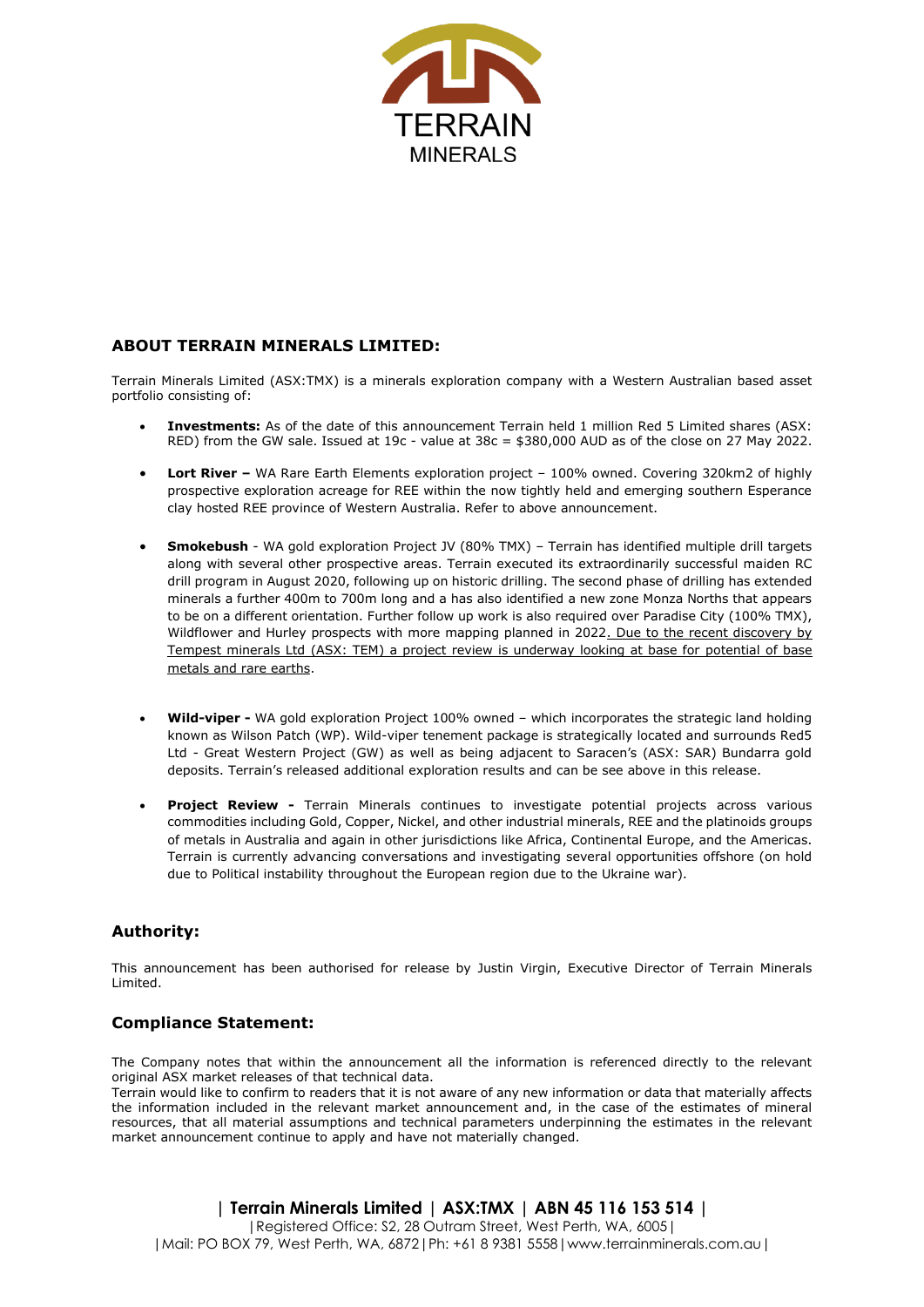

#### **Disclaimer:**

Information included in this release constitutes forward looking statements. Often, but not always, forward looking statements can generally be identified by the use of forward looking words such as "may", "will", "expect" looking statements can generally be identified by the use of forward looking words such as "may", "will", "intend", "plan", "estimate", "anticipate", "continue" and "guidance" or other similar words, and may include, without limitation, statements regarding plans, strategies and objectives of management, anticipated production or construction commencement dates and expected costs or production outputs.

Forward looking statements inherently involve known and unknown risks, uncertainties and other factors that may cause the company's actual results, performance and achievements to differ materially from any future results, performance or achievements. Relevant factors may include, but are not limited to, changes in commodity prices, foreign exchange fluctuations and general economic conditions, increased costs and demand for production inputs, the speculative nature of exploration and project development, including the risks of obtaining necessary licences and permits and diminishing quantities or grades of reserves, political and social risks, changes to the regulatory framework within which the company operates or may in the future operate environmental conditions including extreme weather conditions, staffing and litigation.

Forward looking statements are based on the company and its management's assumptions made in good faith relating to the financial, market, regulatory and other relevant environments that exist and effect the company's business operations in the future. Readers are cautioned not to place undue reliance on forward looking statements.

Forward looking statements are only current and relevant for the date of issue. Subject to any continuing obligations under applicable law or any relevant stock exchange listing rules, in providing this information the company does not undertake any obligation to publicly update or revise any of the forward-looking statements or advise of any change in events, conditions or circumstances ono which such statement is based.

#### **Competent Person Statement:**

The information in this report that relates to the exploration activities are based on information compiled by Mr. S Nicholls, who is a Member of the Australian Institute of Geoscientists and full time employee of Apex Geoscience Australia Pty Ltd. Mr Nicholls has sufficient experience which is relevant to the style of mineralisation and type of deposit under consideration and to the activity which he is undertaking to qualify as a Competent Person as defined in the 2012 Edition of the 'Australasian Code for Reporting of Exploration Results, Mineral Resources and Ore Reserves'. Mr. Nicholls consents to the inclusion in the report of the matters based on his information in the form and context in which it appears.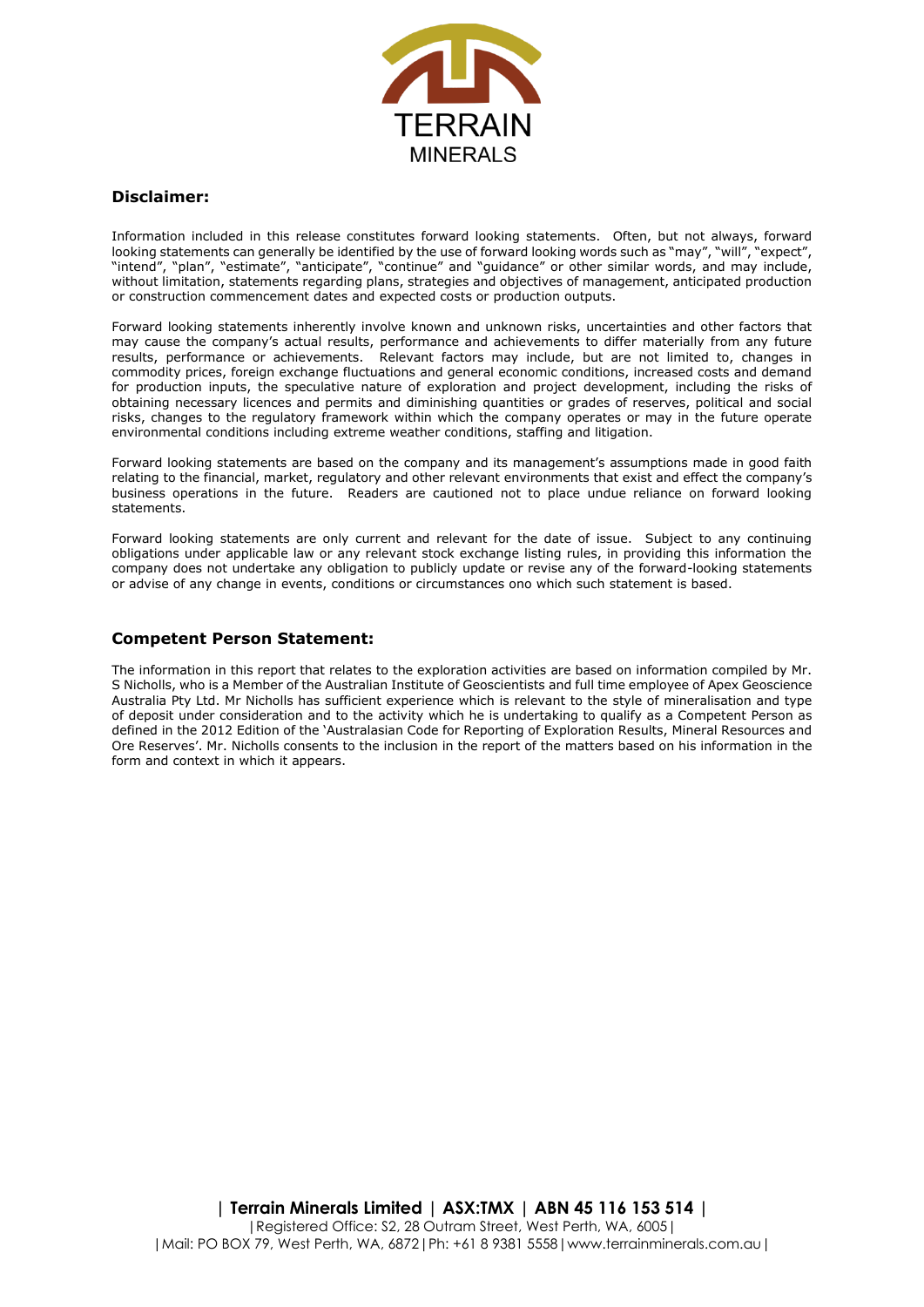

#### **Drilling Table 1. Drilling Data Reported (Above 400ppm TREO)**

| Hole ID         | La <sub>2</sub> O <sub>3</sub> | CeO <sub>2</sub> | Pr <sub>6</sub> O <sub>11</sub> | Nd <sub>2</sub> O <sub>3</sub> | Sm <sub>2</sub> O <sub>3</sub> | Eu <sub>2</sub> O <sub>3</sub> | Gd <sub>2</sub> O <sub>3</sub> | Tb <sub>4</sub> O <sub>7</sub> | $Dy_2O_3$ | Ho <sub>2</sub> O <sub>3</sub> | Er <sub>2</sub> O <sub>3</sub> | Tm <sub>2</sub> O <sub>3</sub> | $Yb_2O_3$ | Lu <sub>2</sub> O <sub>3</sub> | $Y_2O_3$ | <b>TREO</b> | Sc <sub>2</sub> O <sub>3</sub> |
|-----------------|--------------------------------|------------------|---------------------------------|--------------------------------|--------------------------------|--------------------------------|--------------------------------|--------------------------------|-----------|--------------------------------|--------------------------------|--------------------------------|-----------|--------------------------------|----------|-------------|--------------------------------|
|                 | ppm                            | ppm              | ppm                             | ppm                            | ppm                            | ppm                            | ppm                            | ppm                            | ppm       | ppm                            | ppm                            | ppm                            | ppm       | ppm                            | ppm      | ppm         | ppm                            |
| <b>VKU28712</b> | 105.4                          | 137.5            | 26.8                            | 100.0                          | 18.4                           | 4.9                            | 15.3                           | 2.0                            | 10.9      | 2.2                            | 5.4                            | 0.7                            | 3.7       | 0.6                            | 70.8     | 504.6       | 20.2                           |
| <b>VKU28718</b> | 25.9                           | 274.2            | 10.9                            | 41.4                           | 10.0                           | 2.3                            | 8.0                            | 1.3                            | 8.0       | 1.6                            | 4.2                            | 0.6                            | 3.9       | 0.6                            | 33.7     | 426.6       | 31.1                           |
| <b>VKU28724</b> | 49.4                           | 231.0            | 14.1                            | 50.6                           | 10.0                           | 2.1                            | 7.9                            | 1.2                            | 6.9       | 1.4                            | 3.4                            | 0.5                            | 3.0       | 0.4                            | 33.6     | 415.6       | 28.5                           |
| <b>VKU28729</b> | 90.8                           | 206.4            | 22.4                            | 80.4                           | 14.9                           | 3.2                            | 12.7                           | 1.9                            | 9.7       | 1.8                            | 5.0                            | 0.7                            | 4.3       | 0.6                            | 49.0     | 503.7       | 38.3                           |
| <b>VKU28733</b> | 96.3                           | 279.1            | 24.3                            | 83.5                           | 15.3                           | 3.3                            | 12.1                           | 1.9                            | 9.0       | 1.7                            | 4.6                            | 0.7                            | 3.8       | 0.5                            | 44.4     | 580.3       | 32.7                           |
| <b>VKU28742</b> | 83.4                           | 180.1            | 20.2                            | 73.1                           | 13.1                           | 2.8                            | 11.8                           | 1.7                            | 7.9       | 1.5                            | 4.0                            | 0.6                            | 3.3       | 0.4                            | 42.0     | 445.8       | 37.4                           |
| <b>VKU28764</b> | 29.4                           | 264.2            | 10.8                            | 41.7                           | 10.2                           | 2.4                            | 8.7                            | 1.6                            | 8.5       | 1.6                            | 4.3                            | 0.7                            | 4.1       | 0.5                            | 34.8     | 423.3       | 58.1                           |
| <b>VKU28767</b> | 29.7                           | 299.6            | 12.1                            | 47.9                           | 11.8                           | 2.7                            | 10.2                           | 1.9                            | 10.5      | 2.0                            | 5.7                            | 0.9                            | 5.8       | 0.7                            | 39.4     | 481.1       | 18.1                           |
| <b>VKU28773</b> | 21.4                           | 255.5            | 9.5                             | 37.9                           | 10.6                           | 2.4                            | 9.0                            | 1.8                            | 10.0      | 1.9                            | 5.4                            | 0.9                            | 5.8       | 0.7                            | 36.6     | 409.5       | 46.8                           |
| <b>VKU28802</b> | 41.8                           | 249.7            | 17.8                            | 69.1                           | 17.2                           | 3.8                            | 15.7                           | 2.7                            | 14.4      | 2.8                            | 7.9                            | 1.2                            | 7.1       | 1.0                            | 73.2     | 525.3       | 39.6                           |
| <b>VKU28806</b> | 41.6                           | 234.0            | 18.2                            | 71.8                           | 18.7                           | 3.7                            | 16.2                           | 2.8                            | 15.0      | 2.8                            | 7.8                            | 1.1                            | 6.2       | 0.8                            | 71.8     | 512.5       | 26.5                           |
| <b>VKU28807</b> | 56.4                           | 203.5            | 17.3                            | 63.7                           | 13.3                           | 2.7                            | 11.7                           | 1.8                            | 9.4       | 1.8                            | 5.0                            | 0.8                            | 4.5       | 0.6                            | 45.0     | 437.6       | 24.8                           |
| <b>VKU28817</b> | 63.8                           | 202.8            | 20.4                            | 76.4                           | 15.2                           | 3.2                            | 13.5                           | 2.0                            | 10.4      | 1.9                            | 5.2                            | 0.7                            | 4.1       | 0.6                            | 55.4     | 475.6       | 19.0                           |
| <b>VKU28821</b> | 72.9                           | 212.4            | 20.5                            | 77.2                           | 15.3                           | 3.2                            | 14.6                           | 2.1                            | 10.3      | 1.9                            | 5.2                            | 0.7                            | 3.9       | 0.5                            | 58.1     | 498.8       | 23.8                           |
| <b>VKU28463</b> | 85.3                           | 120.0            | 22.2                            | 86.1                           | 17.4                           | 4.0                            | 16.3                           | 2.2                            | 13.2      | 2.6                            | 6.8                            | 0.9                            | 5.6       | 0.8                            | 87.0     | 470.3       | 17.0                           |
| <b>VKU28377</b> | 100.6                          | 122.9            | 22.6                            | 80.3                           | 14.7                           | 3.2                            | 12.3                           | 1.7                            | 9.8       | 1.8                            | 4.7                            | 0.6                            | 3.8       | 0.6                            | 51.6     | 431.2       | 24.4                           |
| <b>VKU28375</b> | 102.0                          | 86.2             | 22.5                            | 82.7                           | 15.3                           | 3.5                            | 13.5                           | 1.8                            | 10.6      | 2.0                            | 5.3                            | 0.7                            | 4.3       | 0.6                            | 73.4     | 424.3       | 16.9                           |
| <b>VKU28374</b> | 76.7                           | 134.9            | 19.5                            | 71.3                           | 14.2                           | 3.2                            | 12.4                           | 1.8                            | 10.5      | 1.9                            | 5.1                            | 0.7                            | 4.5       | 0.6                            | 53.7     | 411.1       | 30.4                           |
| <b>VKU28335</b> | 86.4                           | 179.8            | 22.2                            | 78.4                           | 15.0                           | 3.3                            | 13.0                           | 1.8                            | 10.4      | 1.9                            | 4.8                            | 0.6                            | 3.7       | 0.6                            | 50.5     | 472.3       | 14.9                           |
| <b>VKU28337</b> | 55.6                           | 182.6            | 15.6                            | 57.1                           | 12.1                           | 2.8                            | 10.5                           | 1.6                            | 9.5       | 1.7                            | 4.6                            | 0.7                            | 4.2       | 1.2                            | 42.0     | 401.6       | 27.9                           |

#### **Note:**

- **TREO** (Total Rare Earth Oxide) La2O3 + CeO2 + Pr6O11 + Nd2O3 + Sm2O3 + Eu2O3 + Gd2O3 + Tb4O7 + Dy2O3 + Ho2O3 + Er2O3 + Tm2O3 + Yb2O3 + Lu2O3 + Y2O3
- **LREO** (Light Rare Earth Oxide) La2O3 + CeO2 + Pr6O11 + Nd2O3
- **HREO** (Heavy Rare Earth Oxide) Sm2O3 + Eu2O3 + Gd2O3 + Tb4O7 + Dy2O3 + Ho2O3 + Er2O3 + Tm2O3 + Yb2O3 + Lu2O3 + Y2O3
- **CREO** (Critical Rare Earth Oxide) Nd2O3 + Eu2O3 + Tb4O7 + Dy2O3 + Y2O3
- **MREO** (Magnet Rare Earth Oxide) Pr6O11 + Nd2O3 + Sm2O3 + + Gd2O3 + Tb4O7 + Dy2O3 + Ho2O3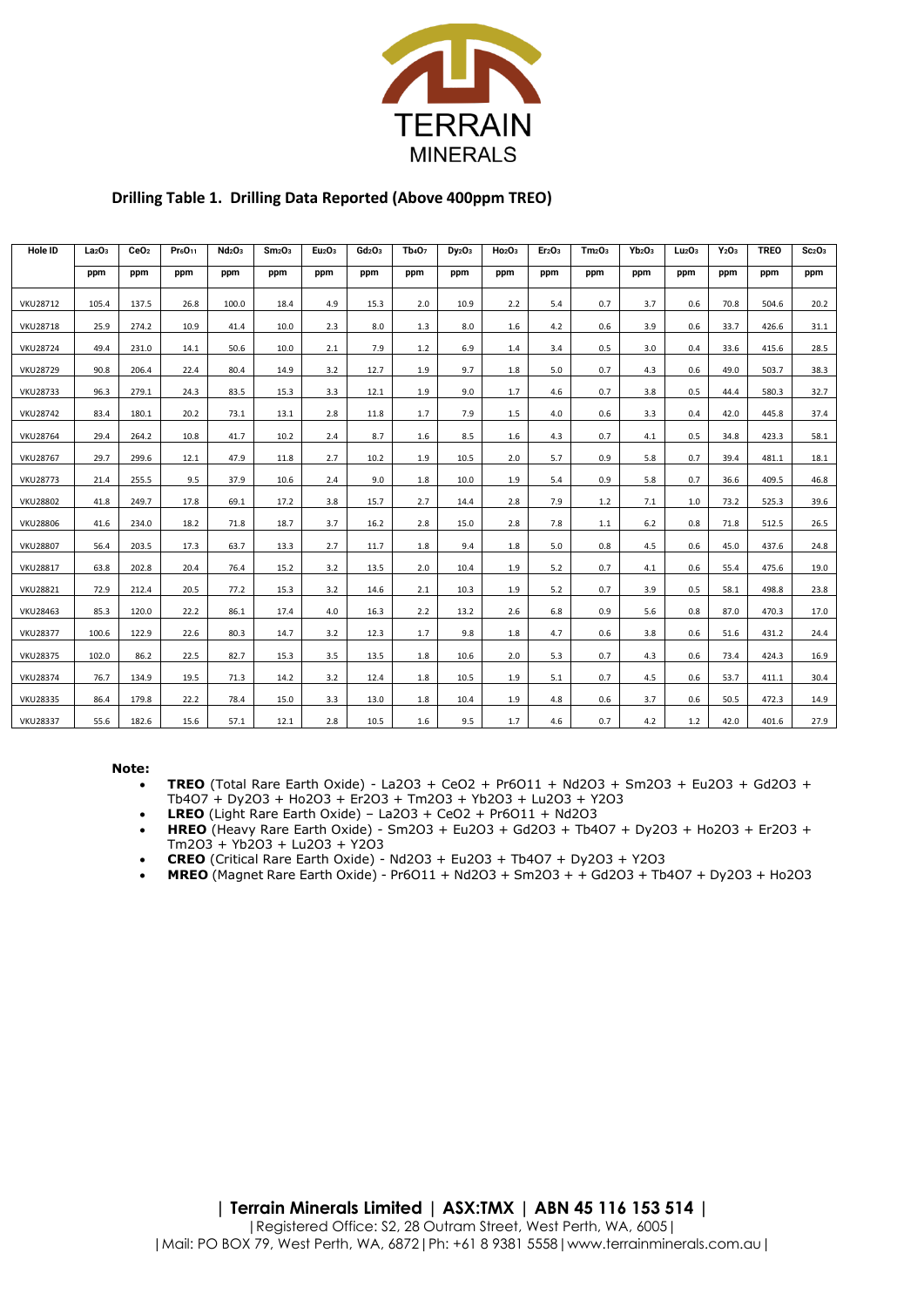

| Hole ID         | <b>Type</b>  | <b>Easting</b><br>(GDA94z51) | <b>Northing</b><br>(GDA94z51) | <b>RL</b> | <b>Dip</b><br>(°) | <b>Azimuth</b><br>(°) | <b>Depth</b><br>(m) |
|-----------------|--------------|------------------------------|-------------------------------|-----------|-------------------|-----------------------|---------------------|
| <b>VKU28335</b> | <b>AUGER</b> | 6290519                      | 373770                        | 162.6     | -90               | 0                     | $\mathbf{1}$        |
| <b>VKU28337</b> | <b>AUGER</b> | 6290524                      | 374171                        | 174.1     | $-90$             | 0                     | $\mathbf{1}$        |
| <b>VKU28374</b> | <b>AUGER</b> | 6289334                      | 372557                        | 144.3     | -90               | 0                     | $\mathbf{1}$        |
| <b>VKU28375</b> | <b>AUGER</b> | 6289135                      | 372560                        | 143.8     | $-90$             | $\mathbf 0$           | $\mathbf{1}$        |
| <b>VKU28377</b> | <b>AUGER</b> | 6288736                      | 372567                        | 151.1     | $-90$             | 0                     | $\mathbf{1}$        |
| <b>VKU28463</b> | <b>AUGER</b> | 6288074                      | 368536                        | 139.4     | $-90$             | $\Omega$              | $\mathbf{1}$        |
| <b>VKU28712</b> | <b>AUGER</b> | 6292204                      | 348964                        | 149.5     | $-90$             | 0                     | $\mathbf{1}$        |
| <b>VKU28718</b> | <b>AUGER</b> | 6290833                      | 348973                        | 153.7     | -90               | $\Omega$              | $\mathbf{1}$        |
| <b>VKU28724</b> | <b>AUGER</b> | 6289574                      | 348984                        | 153.3     | -90               | 0                     | $\mathbf{1}$        |
| <b>VKU28729</b> | <b>AUGER</b> | 6288596                      | 348991                        | 162       | -90               | 0                     | $\mathbf{1}$        |
| <b>VKU28733</b> | <b>AUGER</b> | 6287796                      | 348997                        | 146.1     | $-90$             | $\Omega$              | $\mathbf{1}$        |
| <b>VKU28742</b> | <b>AUGER</b> | 6285926                      | 349017                        | 146.1     | $-90$             | 0                     | $\mathbf{1}$        |
| <b>VKU28764</b> | <b>AUGER</b> | 6283184                      | 347235                        | 122       | $-90$             | 0                     | $\mathbf{1}$        |
| <b>VKU28767</b> | <b>AUGER</b> | 6283172                      | 346636                        | 131.1     | -90               | 0                     | 1                   |
| <b>VKU28773</b> | <b>AUGER</b> | 6283847                      | 344629                        | 130.4     | -90               | $\mathbf 0$           | $\mathbf{1}$        |
| <b>VKU28802</b> | <b>AUGER</b> | 6286117                      | 339629                        | 163.7     | -90               | $\mathbf 0$           | $\mathbf{1}$        |
| <b>VKU28806</b> | <b>AUGER</b> | 6286440                      | 338913                        | 155.5     | -90               | 0                     | $\mathbf{1}$        |
| <b>VKU28807</b> | <b>AUGER</b> | 6286525                      | 338723                        | 164.5     | -90               | 0                     | $\mathbf{1}$        |
| <b>VKU28817</b> | <b>AUGER</b> | 6287346                      | 336887                        | 177       | -90               | 0                     | 1                   |
| <b>VKU28821</b> | <b>AUGER</b> | 6287675                      | 336159                        | 175.8     | -90               | 0                     | $\mathbf{1}$        |

### **Table 2. Collar Table (Above 400ppm TREO Reported)**

#### **JORC 2021 – Table 1 Lort River Project**

| <b>CRITERIA</b>        | JORC CODE EXPLANATION                                                                                                                                                                                                                                                                                                                                     | <b>COMMENTARY</b>                                                                                                                                                                                                                                                                              |
|------------------------|-----------------------------------------------------------------------------------------------------------------------------------------------------------------------------------------------------------------------------------------------------------------------------------------------------------------------------------------------------------|------------------------------------------------------------------------------------------------------------------------------------------------------------------------------------------------------------------------------------------------------------------------------------------------|
| Sampling<br>techniques | Nature and quality of sampling<br>(e.g. cut channels, random chips,<br>or specific specialised industry<br>standard measurement tools<br>appropriate to the minerals under<br>investigation, such as down hole<br>gamma sondes, or handheld XRF<br>instruments, etc). These examples<br>should not be taken as limiting the<br>broad meaning of sampling. | samples<br>Auger<br>٠<br>collected<br>using LV-<br>mechanical<br>mounted<br>auger from a depth of<br>1m, with single samples<br>taken from the zone of<br>carbonate<br>greatest<br>down-hole.<br>reactivity<br>Samples were<br>not<br>sieved and averaged<br>$300 -$<br>approximately<br>500q. |
|                        | Include reference to measures taken to<br>ensure sample representivity and the<br>appropriate calibration<br>οf<br>anv<br>measurement tools or systems used.                                                                                                                                                                                              | For the auger drilling, standards<br>$\bullet$<br>and blanks were each routinely<br>submitted every 100 samples as<br>the quality<br>0f<br>control<br>part                                                                                                                                     |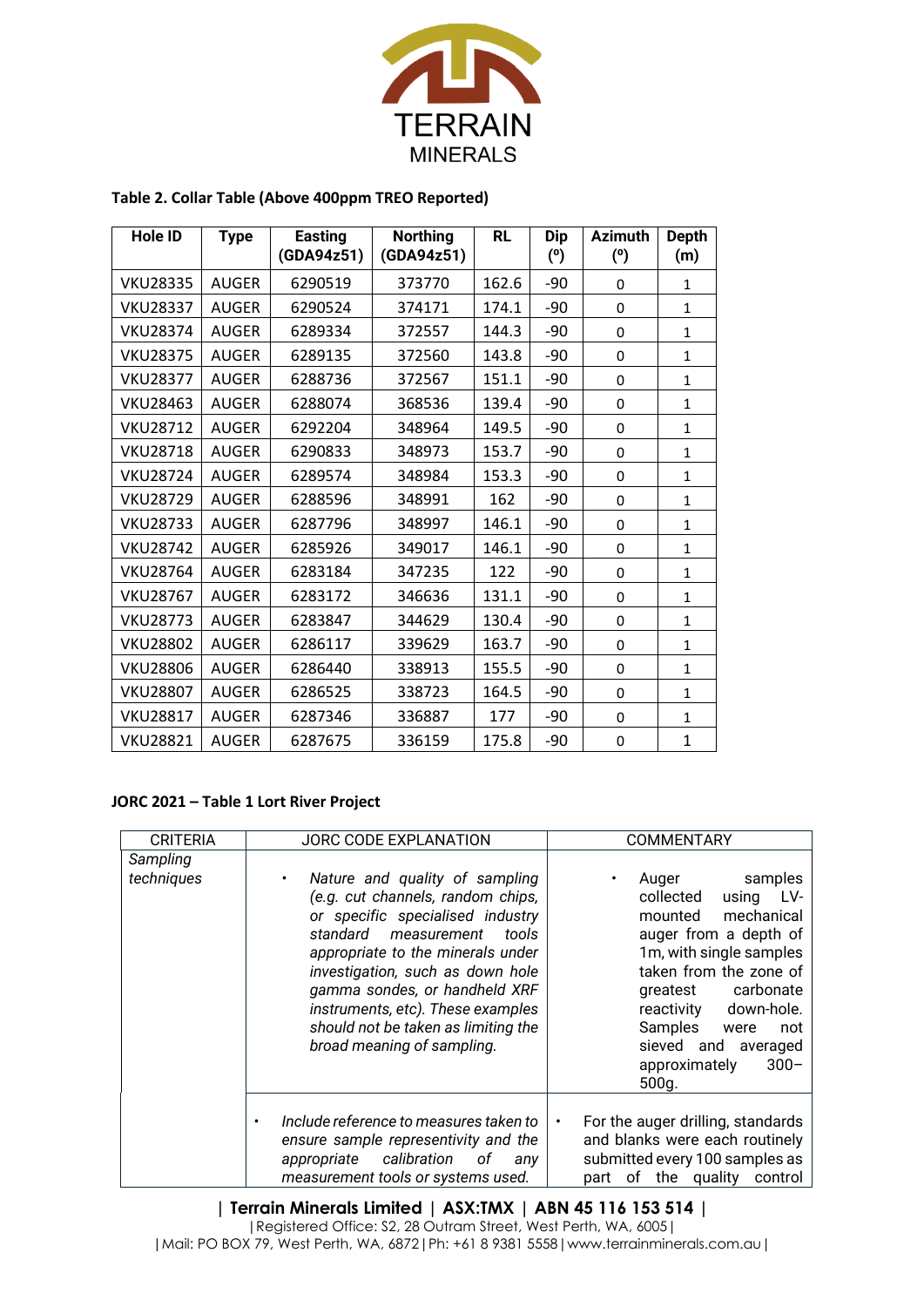

|                               |                                                                                                                                                                                                                                                                                                                                                                                                                                                                                                                                                  | system. However, this system<br>was predominantly designed to<br>determine the gold analysis and<br>not multielement geochemistry.<br>Given the recognised method,<br>recognised<br>and<br>accredited<br>laboratory<br>internal<br>and<br>laboratory quality control the<br>samples are deemed to be<br>appropriate for the purpose of<br>exploration<br>targeting<br>and<br>reporting. |
|-------------------------------|--------------------------------------------------------------------------------------------------------------------------------------------------------------------------------------------------------------------------------------------------------------------------------------------------------------------------------------------------------------------------------------------------------------------------------------------------------------------------------------------------------------------------------------------------|-----------------------------------------------------------------------------------------------------------------------------------------------------------------------------------------------------------------------------------------------------------------------------------------------------------------------------------------------------------------------------------------|
|                               | оf<br>Aspects<br>the<br>determination<br>of<br>mineralisation<br>that<br>are<br>Material to<br>the Public<br>Report.                                                                                                                                                                                                                                                                                                                                                                                                                             | The<br>multielement<br>method<br>used<br>to<br>determine the rare<br>earth element assay<br>determine elemental<br>abundance and is<br>converted to oxides<br>using stochiometric<br>ratios to provide the<br><b>TREO</b><br>(total<br>rare<br>earth oxides) values<br>reported here.                                                                                                   |
|                               | In cases where 'industry standard'<br>work has been done this would be<br>relatively simple (e.g.<br>'reverse<br>circulation drilling was used to<br>obtain 1 m samples from which 3<br>kg was pulverised to produce a 30<br>g charge for fire assay'). In other<br>cases more explanation may be<br>required, such as where there is<br>coarse gold that has inherent<br>sampling<br>problems.<br>Unusual<br>commodities<br>mineralisation<br><b>or</b><br>types (e.g. submarine nodules)<br>may warrant disclosure of detailed<br>information. | samples<br>Auger<br>averaged<br>$\bullet$<br>approximately<br>$300 - 500g$<br>was analysed by 25g Aqua<br>Regia aliquot finish by ICP-<br>MS.                                                                                                                                                                                                                                           |
| <b>Drilling</b><br>techniques | Drill type (e.g. core, reverse<br>circulation, open-hole hammer,<br>rotary air blast, auger, Bangka,<br>sonic, etc) and details (e.g. core<br>diameter, triple or standard tube,<br>depth of diamond tails, face-<br>sampling bit or other type, whether<br>core is oriented and if so, by what<br>method, etc).                                                                                                                                                                                                                                 | samples collected<br>Auger<br>LV-mounted<br>using<br>mechanical auger from a<br>depth of 1m.                                                                                                                                                                                                                                                                                            |

**| Terrain Minerals Limited | ASX:TMX | ABN 45 116 153 514 |**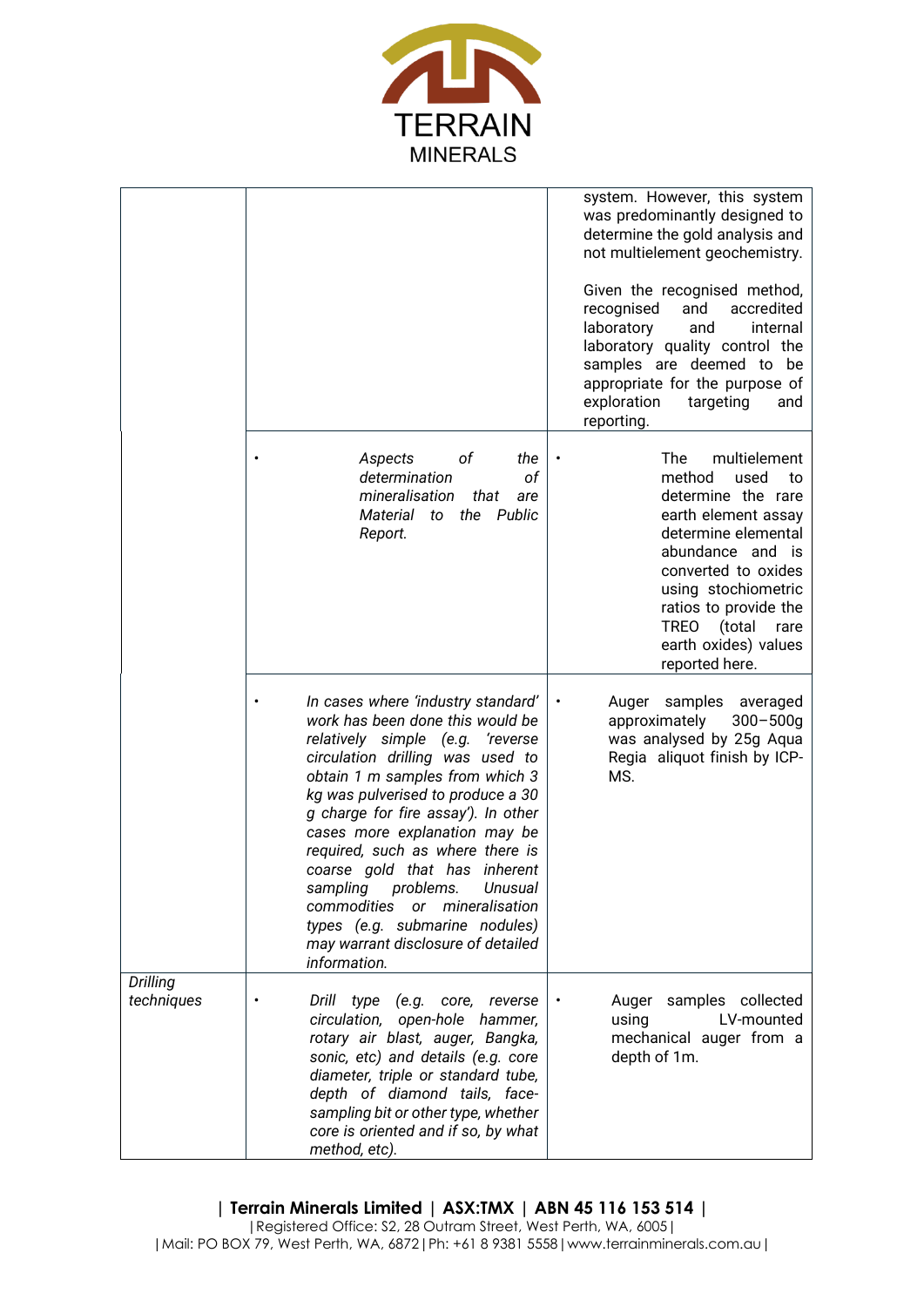

| Drill sample                             |                                                                                                                                                                                                                                 |                                                                                                                                                                                                                                                                                                                                                                            |
|------------------------------------------|---------------------------------------------------------------------------------------------------------------------------------------------------------------------------------------------------------------------------------|----------------------------------------------------------------------------------------------------------------------------------------------------------------------------------------------------------------------------------------------------------------------------------------------------------------------------------------------------------------------------|
| recovery                                 | Method<br>of<br>recording<br>and<br>$\bullet$<br>assessing core and chip sample<br>recoveries and results assessed.                                                                                                             | Auger $- N/A$                                                                                                                                                                                                                                                                                                                                                              |
|                                          | Measures taken to maximise<br>$\bullet$<br>sample<br>recovery and<br>ensure<br>representative<br>nature<br>of<br>the<br>samples.                                                                                                | Auger $- N/A$                                                                                                                                                                                                                                                                                                                                                              |
|                                          | Whether a relationship exists between<br>$\bullet$<br>sample recovery and grade and whether<br>sample bias may have occurred due to<br>preferential loss/gain of fine/coarse<br>material.                                       | Unknown at this stage.<br>٠                                                                                                                                                                                                                                                                                                                                                |
| Logging                                  | $\bullet$                                                                                                                                                                                                                       |                                                                                                                                                                                                                                                                                                                                                                            |
|                                          | Whether core and chip samples have<br>been geologically and geotechnically<br>logged to a level of detail to support<br>Mineral<br>appropriate<br>Resource<br>estimation,<br>mining<br>studies<br>and<br>metallurgical studies. | Auger $-$ acid tested to identify<br>٠<br>the carbonate rich horizon. No<br>other<br>information<br>logging<br>assessed.                                                                                                                                                                                                                                                   |
|                                          | Whether logging is qualitative or<br>$\bullet$<br>quantitative in nature. Core (or costean,<br>channel, etc) photography.                                                                                                       | Auger $- N/A$<br>$\bullet$                                                                                                                                                                                                                                                                                                                                                 |
|                                          | The total length and percentage of the<br>$\bullet$<br>relevant intersections logged.                                                                                                                                           | Auger $- N/A$<br>$\bullet$                                                                                                                                                                                                                                                                                                                                                 |
| Sub-sampling<br>techniques and<br>sample | If core, whether cut or sawn and whether<br>$\bullet$<br>quarter, half or all core taken.                                                                                                                                       | No core drilling completed.<br>$\bullet$                                                                                                                                                                                                                                                                                                                                   |
| preparation                              | whether riffled, tube<br>lf<br>non-core,<br>$\bullet$<br>sampled, rotary split, etc and whether<br>sampled wet or dry.                                                                                                          | Auger - spoil sample, not sieved<br>$\bullet$                                                                                                                                                                                                                                                                                                                              |
|                                          | For all sample types, the nature, quality<br>and appropriateness of the sample<br>preparation technique.                                                                                                                        | Auger sample pre is considered<br>appropriate for first pass auger<br>sampling                                                                                                                                                                                                                                                                                             |
|                                          | Quality control procedures adopted for<br>$\bullet$<br>all sub-sampling stages to maximise<br>representivity of samples.                                                                                                        | Auger - No quality controls were<br>employed<br>to<br>maximise<br>representivity of samples at the<br>sub-sampling stage as the auger<br>drilling was conducted as a<br>generative exploration exercise<br>considered<br>and<br>was<br>not<br>necessary.<br>sub-sampling<br>All<br>stages<br>are<br>considered fit for the purpose of<br>generative exploration targeting. |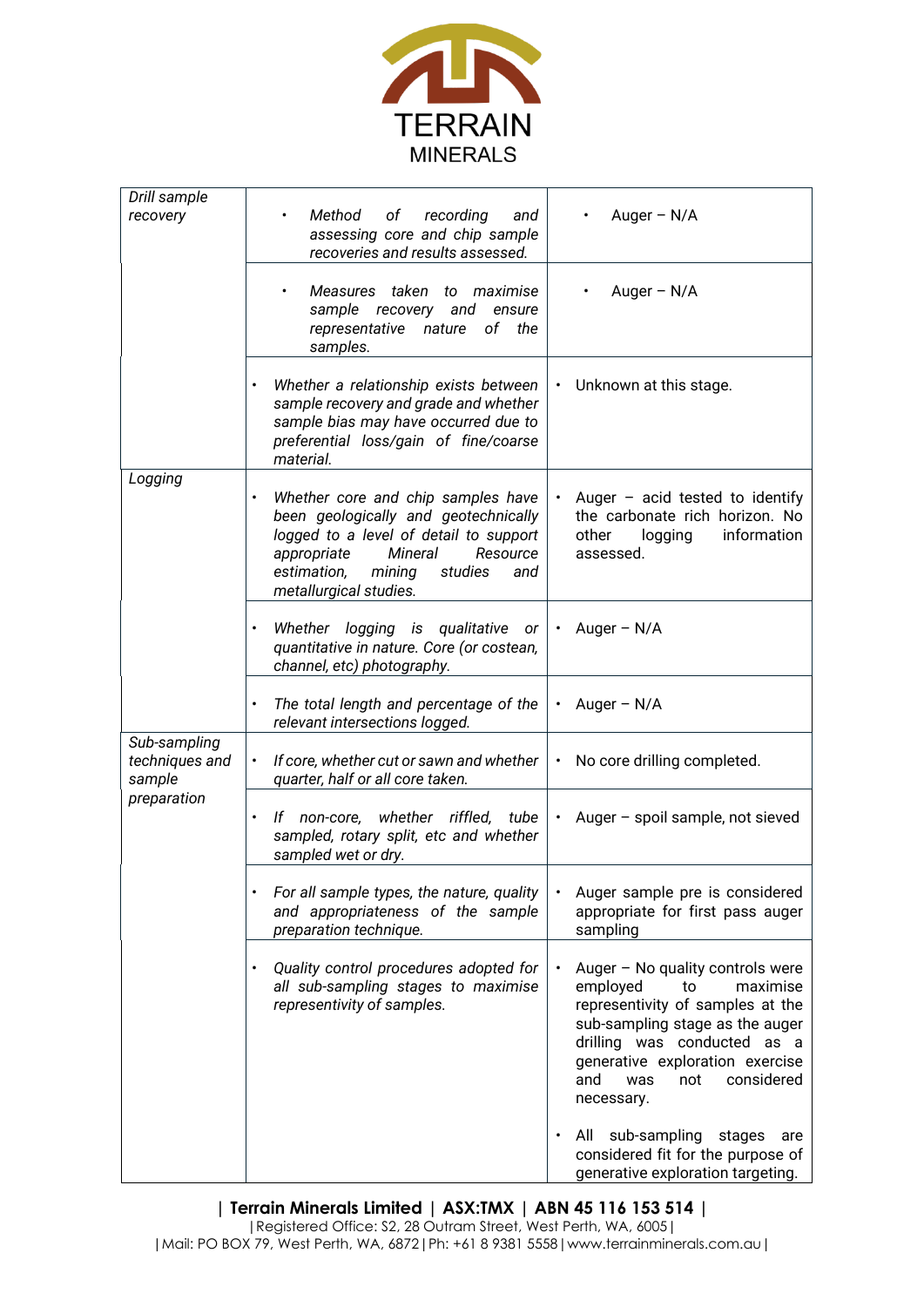

|                                                  | Measures taken to ensure that the<br>$\bullet$<br>sampling is representative of the in situ<br>for<br>collected,<br>including<br>material<br>results<br>for<br>field<br>instance<br>duplicate/second-half sampling.                             | Auger - Samples were drilled to<br>$\bullet$<br>1 m to ensure sampling was<br>below the depth of influence of<br>contamination from the road<br>surface<br>and<br>farming.<br>No<br>duplicates were taken.                                                                                                                   |
|--------------------------------------------------|-------------------------------------------------------------------------------------------------------------------------------------------------------------------------------------------------------------------------------------------------|------------------------------------------------------------------------------------------------------------------------------------------------------------------------------------------------------------------------------------------------------------------------------------------------------------------------------|
|                                                  | Whether sample sizes are appropriate<br>$\bullet$<br>to the grain size of the material being<br>sampled.                                                                                                                                        | Sample size is considered<br>$\bullet$<br>appropriate for grain size of<br>sample material.                                                                                                                                                                                                                                  |
| Quality of assay<br>data and<br>laboratory tests | $\bullet$<br>The nature, quality and appropriateness<br>of the assaying and laboratory<br>procedures used and whether the<br>technique is considered partial or total.                                                                          | ME analysis was conducted by an<br>accredited<br>laboratory<br>using<br>industry best practice methods<br>involving 4 Acid Digestion ICP-<br>MS Analysis. This method is<br>considered to be a total digest.                                                                                                                 |
|                                                  | For geophysical tools, spectrometers,<br>handheld XRF instruments, etc, the<br>parameters used in determining the<br>analysis including instrument make and<br>model, reading times, calibrations<br>factors applied and their derivation, etc. | No geophysical data reported<br>here.                                                                                                                                                                                                                                                                                        |
|                                                  | Nature of quality control procedures<br>$\bullet$<br>adopted (e.g. standards,<br>blanks,<br>duplicates, external laboratory checks)<br>and whether acceptable levels of<br>accuracy (i.e. lack of bias) and precision<br>have been established. | No independent QC samples<br>were used for the multielement<br>The<br>samples.<br>laboratory<br>conducted quality control on the<br>samples and identified no bias in<br>the multielement results.                                                                                                                           |
|                                                  |                                                                                                                                                                                                                                                 | No external laboratory checks<br>have yet been conducted.                                                                                                                                                                                                                                                                    |
|                                                  |                                                                                                                                                                                                                                                 | Auger - Standards and blanks<br>were each routinely submitted<br>every 100 samples as part of the<br>quality control procedures in<br>place. No bias was identified in<br>analysis.<br>Multielement<br>gold<br>analysis was controlled by the<br>laboratories<br>internal<br>QC<br>procedures and no bias was<br>identified. |
| Verification of<br>sampling and<br>assaying      | The<br>verification<br>оf<br>significant<br>$\bullet$<br>intersections by either independent or<br>alternative company personnel.                                                                                                               | Non conducted but verification<br>drilling is planned.                                                                                                                                                                                                                                                                       |
|                                                  | The use of twinned holes.                                                                                                                                                                                                                       | Not used<br>this<br>at<br>stage<br>of<br>exploration.                                                                                                                                                                                                                                                                        |

# **| Terrain Minerals Limited | ASX:TMX | ABN 45 116 153 514 |**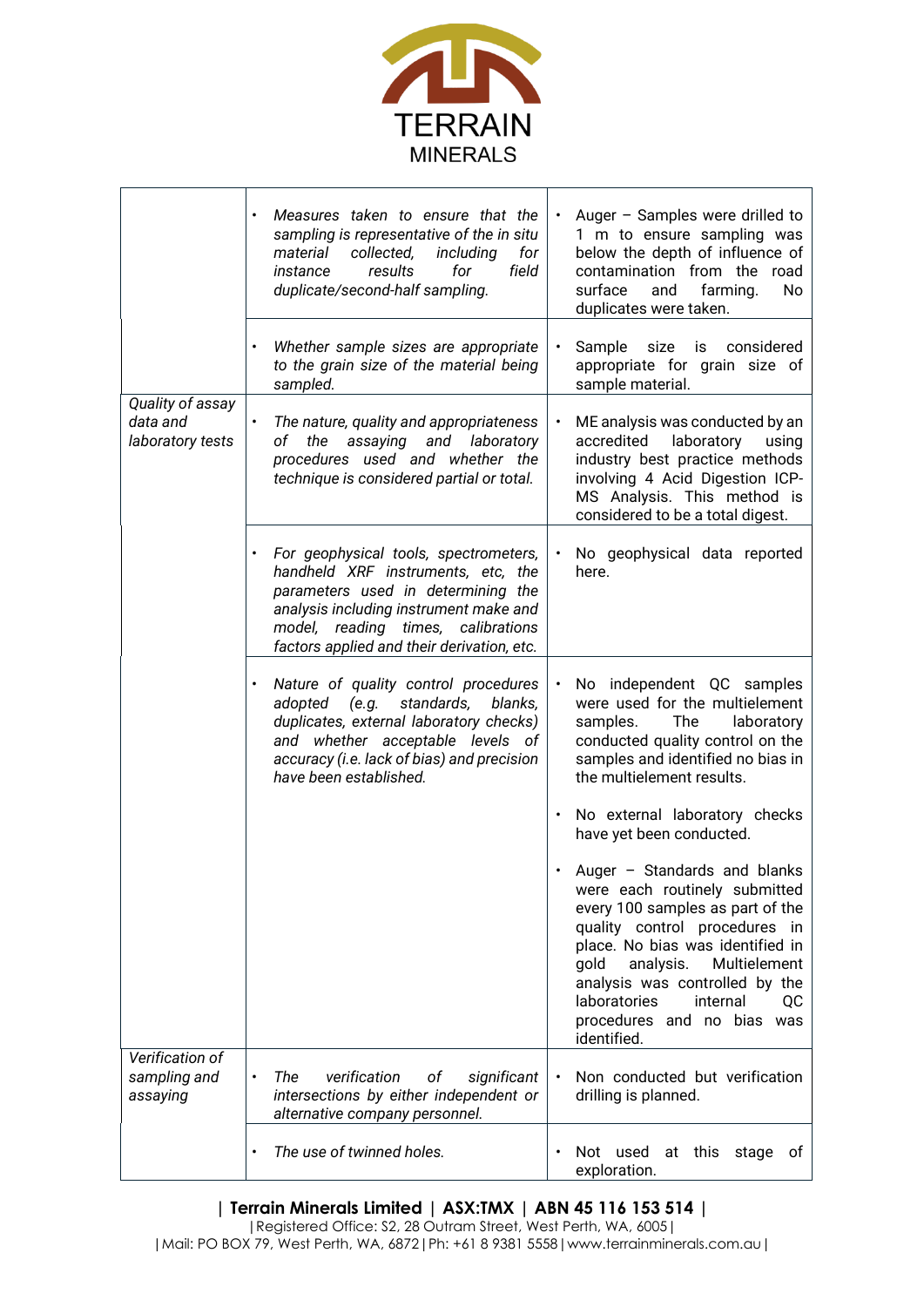

|                                                                  | Documentation of primary data, data<br>$\bullet$<br>entry procedures, data verification, data<br>storage (physical and electronic)<br>protocols.                                                                                                                              | Not available, completed<br>by<br>$\bullet$<br>Anglo Gold Ashanti between<br>2010 - 2012.                                                                     |
|------------------------------------------------------------------|-------------------------------------------------------------------------------------------------------------------------------------------------------------------------------------------------------------------------------------------------------------------------------|---------------------------------------------------------------------------------------------------------------------------------------------------------------|
|                                                                  | Discuss any adjustment to assay data.<br>$\bullet$                                                                                                                                                                                                                            | Multielement results (REE) are<br>$\bullet$<br>stoichiometric<br>converted<br>to<br>oxide (REO) using element-to-<br>stoichiometric<br>conversion<br>factors. |
| Location of<br>data points                                       | Accuracy and quality of surveys used to<br>$\bullet$<br>locate drill holes (collar and down-hole<br>surveys), trenches, mine workings and<br>other locations used in Mineral<br>Resource estimation.                                                                          | Collars: surveyed<br><b>GPS</b><br>with<br>accurate to $+/-$ 3m.                                                                                              |
|                                                                  | Specification of the grid system used.<br>$\bullet$                                                                                                                                                                                                                           | MGA94 - Zone 51                                                                                                                                               |
|                                                                  | Quality and adequacy of topographic<br>$\bullet$<br>control.                                                                                                                                                                                                                  | Loose topographic control from<br>geophysical data. Appropriate for<br>this<br>sort<br>of<br>early-stage<br>exploration.                                      |
| Data spacing<br>and distribution                                 | of<br>Data<br>spacing<br>for<br>reporting<br><b>Exploration Results.</b>                                                                                                                                                                                                      | Variable (0.1km to 10km) and<br>$\bullet$<br>dictated by road verge access.<br>Spacing appropriate for first pass                                             |
|                                                                  |                                                                                                                                                                                                                                                                               | reconnaissance exploration.                                                                                                                                   |
|                                                                  | Whether the<br>data<br>spacing<br>and<br>$\bullet$<br>distribution is sufficient to establish the<br>degree of geological and<br>grade<br>continuity appropriate for the Mineral<br>Resource and Ore Reserve estimation<br>classifications<br>procedure(s)<br>and<br>applied. | The current drill spacing is not<br>$\bullet$<br>appropriate for use in resource<br>estimation.<br>Auger $- N/A$                                              |
|                                                                  | Whether sample compositing has been<br>$\bullet$<br>applied.                                                                                                                                                                                                                  | Spot sample assays reported.<br>$\bullet$                                                                                                                     |
| Orientation of<br>data in relation<br>to geological<br>structure | Whether the orientation of sampling<br>$\bullet$<br>achieves unbiased sampling of possible<br>structures and the extent to which this<br>is known, considering the deposit type.                                                                                              | Drill holes oriented vertically.<br>$\bullet$<br>believed<br>Sampling<br>$\bullet$<br>to<br>be<br>unbiased.                                                   |
|                                                                  | If the relationship between the drilling<br>$\bullet$<br>orientation and the orientation of key<br>mineralised structures is considered to<br>have introduced a sampling bias, this<br>should be assessed and reported if<br>material.                                        | Orientation currently unknown.<br>$\bullet$                                                                                                                   |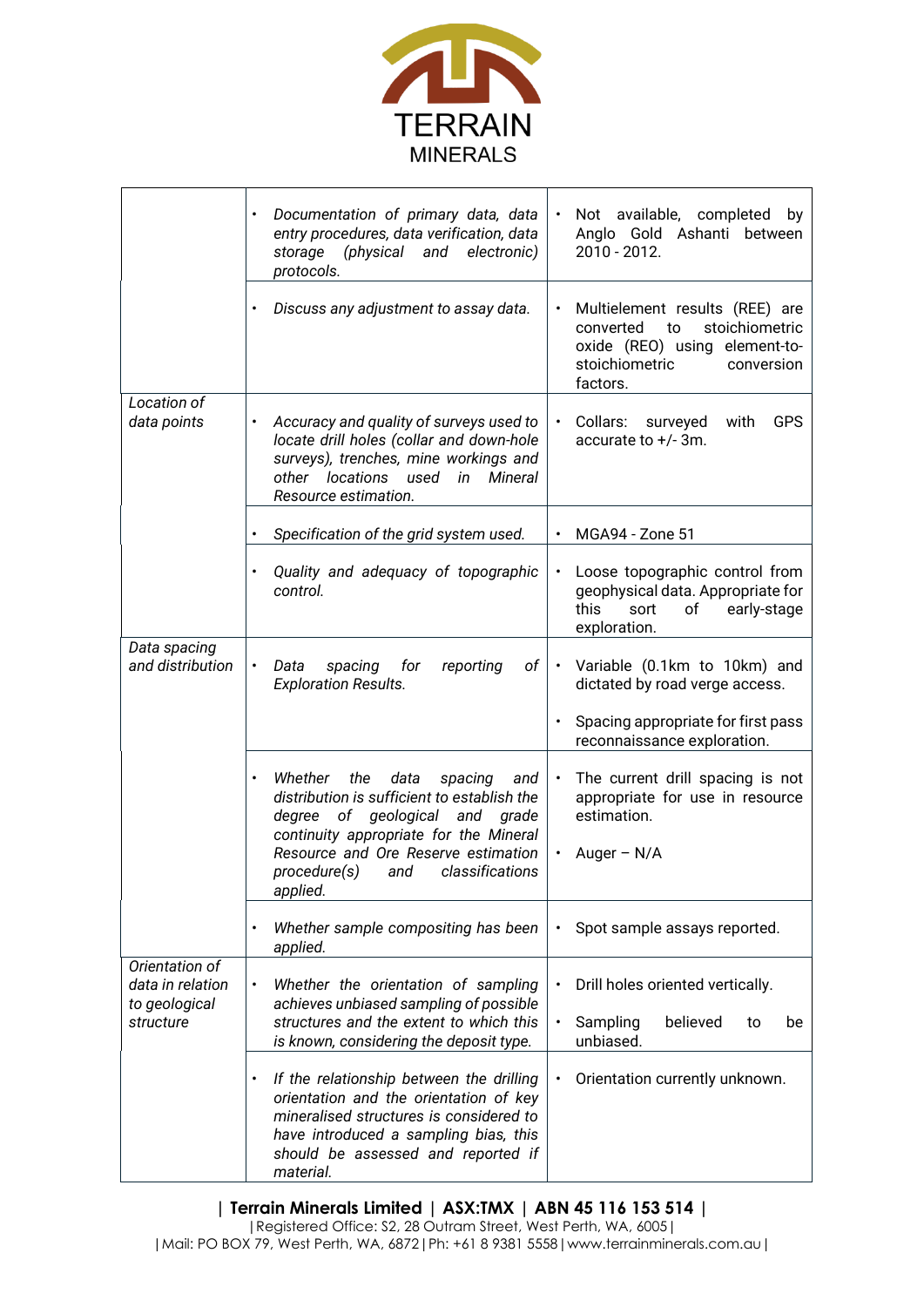

| Sample security      | The measures taken to ensure sample<br>security.                             | Samples were delivered from the<br>Company tenure directly to the<br>using a<br>freight<br>laboratory<br>company in sealed bulka bags. |
|----------------------|------------------------------------------------------------------------------|----------------------------------------------------------------------------------------------------------------------------------------|
| Audits or<br>reviews | The results of any audits or reviews of $ $<br>sampling techniques and data. | No external QC reviews have<br>$\bullet$<br>been conducted on the project.                                                             |

# **Section 2 Reporting of Exploration Results**

## (Criteria listed in the preceding section also apply to this section.)

| <b>CRITERIA</b>                       | JORC CODE EXPLANATION                                                                                                                                                                                                                                                                                                                     | <b>COMMENTARY</b>                                                                                                                                                                                                                                                            |
|---------------------------------------|-------------------------------------------------------------------------------------------------------------------------------------------------------------------------------------------------------------------------------------------------------------------------------------------------------------------------------------------|------------------------------------------------------------------------------------------------------------------------------------------------------------------------------------------------------------------------------------------------------------------------------|
| Mineral                               |                                                                                                                                                                                                                                                                                                                                           |                                                                                                                                                                                                                                                                              |
| tenement and<br>land tenure<br>status | Type, reference name/number, location<br>$\bullet$<br>and ownership including agreements or<br>material issues with third parties such<br>joint<br>ventures,<br>partnerships,<br>as<br>overriding<br>royalties,<br>native<br>title<br>interests, historical sites, wilderness or<br>national<br>park<br>and<br>environmental<br>settings. | The Lort River Project comprises<br>three<br>granted<br>Exploration<br>Licence (EL), covering a land<br>area of 320km <sup>2</sup> .<br>Terrain Minerals Limited is the<br>current holder, having a 100%<br>interest in the Els.                                             |
|                                       | The security of the tenure held at the<br>$\bullet$<br>time of reporting along with any known<br>impediments to obtaining a licence to                                                                                                                                                                                                    | The EL predominantly overlies<br>freehold agricultural land used<br>for crop and livestock farming.                                                                                                                                                                          |
|                                       | operate in the area.                                                                                                                                                                                                                                                                                                                      | conducting<br>Prior<br>to<br>ground<br>$\bullet$<br>disturbing exploration on private<br>land, a land access agreement<br>must be signed between the<br>Company<br>and<br>the<br>relevant<br>landowner.                                                                      |
|                                       |                                                                                                                                                                                                                                                                                                                                           | The Esperance Tjaltjraak Native<br>Title Aboriginal Corporation<br>RNTBC (ETNTAC) holds native<br>title over 53 parcels of freehold<br>and<br>reserve<br>land<br>across<br>Esperance Nyungar country and<br>also<br>has<br>cultural<br>heritage<br>authority over this area. |
|                                       |                                                                                                                                                                                                                                                                                                                                           | Freehold land has extinguished<br>$\bullet$<br>native title.                                                                                                                                                                                                                 |
|                                       |                                                                                                                                                                                                                                                                                                                                           | The tenements are in good<br>standing.                                                                                                                                                                                                                                       |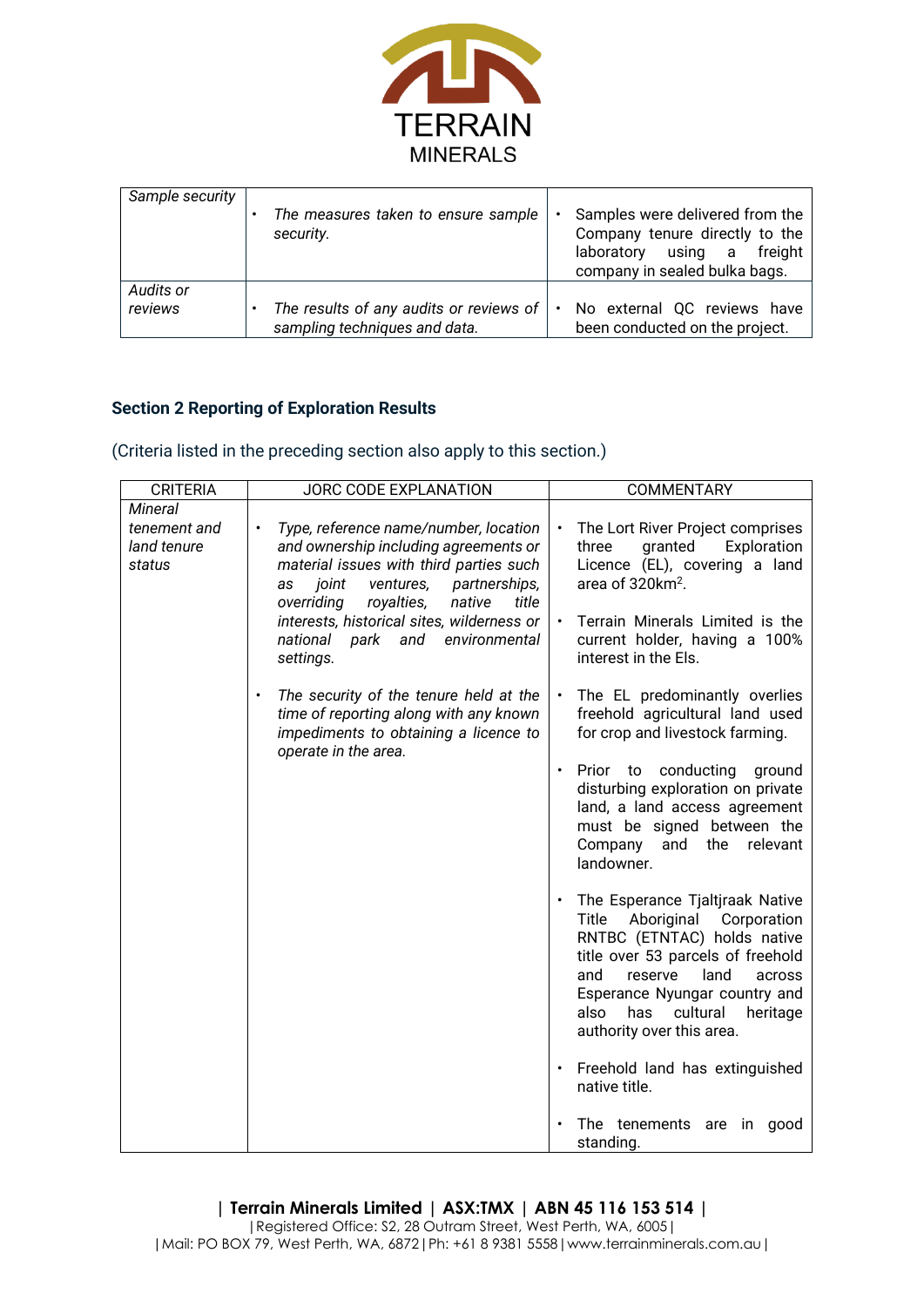

| Exploration<br>done by other<br>parties | Acknowledgment and appraisal of<br>exploration by other parties.                                                                                                                                                                                                                                                                                                                                                                                                                                                                                                                                                                                                                                                              | Exploration completed by Anglo<br>$\bullet$<br>Gold Ashanti between 2010 and<br>2012.<br>Historical exploration on<br>the<br>Terrain<br>tenure<br>is<br>well<br>documented and thorough. The<br>historical data is of good quality.                                                                                                         |
|-----------------------------------------|-------------------------------------------------------------------------------------------------------------------------------------------------------------------------------------------------------------------------------------------------------------------------------------------------------------------------------------------------------------------------------------------------------------------------------------------------------------------------------------------------------------------------------------------------------------------------------------------------------------------------------------------------------------------------------------------------------------------------------|---------------------------------------------------------------------------------------------------------------------------------------------------------------------------------------------------------------------------------------------------------------------------------------------------------------------------------------------|
| Geology                                 | Deposit type, geological setting and<br>style of mineralisation.                                                                                                                                                                                                                                                                                                                                                                                                                                                                                                                                                                                                                                                              | <b>REE</b><br>is<br>interpreted<br>It<br>that<br>$\bullet$<br>enrichment has occurred in the<br>regolith after weathering of REE<br>mineralised felsic bedrock (felsic<br>gneiss after granite)<br>It is interpreted that the regolith<br>hosted REE enrichment from<br>through weathering of underlying<br>felsic rocks (granite, gneiss). |
| Drill hole<br><b>Information</b>        | A summary of all information material<br>to the understanding of the exploration<br>results including a tabulation of the<br>following information for all Material<br>drill holes:<br>easting and northing of the drill hole<br>collar<br>elevation or RL (Reduced Level -<br>elevation above sea level in metres)<br>of the drill hole collar<br>dip and azimuth of the hole<br>down hole length and interception<br>depth<br>hole length.<br>If the exclusion of this information is<br>justified on the basis<br>that<br>the<br>information is not Material and this<br>exclusion does not detract from the<br>understanding of the report,<br>the<br>Competent Person<br>should clearly<br>explain why this is the case. | See body of the announcement.<br>$\bullet$<br>All drill results are reported to the<br><b>ASIC</b><br>ASX<br>with<br>in<br>line<br>requirements.                                                                                                                                                                                            |
| Data<br>aggregation<br>methods          | Exploration<br>Results,<br>reporting<br>In<br>weighting<br>techniques,<br>averaging<br>and/or minimum grade<br>maximum<br>truncations (eg cutting of high grades)                                                                                                                                                                                                                                                                                                                                                                                                                                                                                                                                                             | No top-cuts have been applied<br>when reporting results.                                                                                                                                                                                                                                                                                    |

## **| Terrain Minerals Limited | ASX:TMX | ABN 45 116 153 514 |**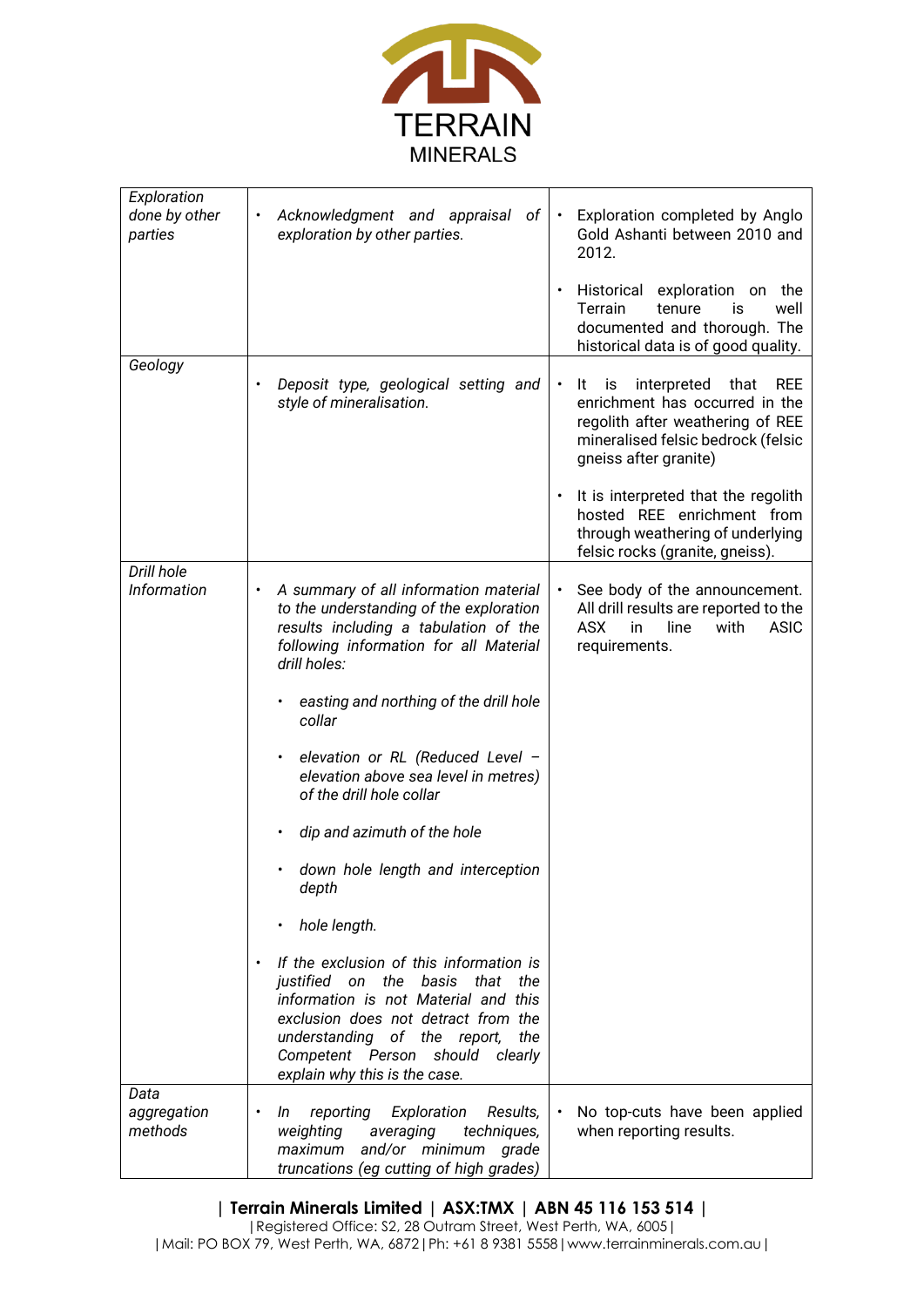

|                                                                                 | and cut-off grades are usually Material<br>and should be stated.<br>Where<br>intercepts<br>aggregate<br>incorporate short lengths of high grade<br>results and longer lengths of low grade<br>results, the procedure used for such<br>aggregation should be stated and some<br>typical examples of such aggregations<br>should be shown in detail.<br>The assumptions used for any reporting<br>of metal equivalent values should be<br>clearly stated. | Individual 1 m multielement<br>$\bullet$<br>bottom of hole assay results<br>have been reported.<br>Auger - spot sample assays<br>reported.<br><b>TREO</b><br>calculations<br>$\bullet$<br>multielement results (REE) are<br>stoichiometric<br>converted<br>to<br>oxide (REO) using element-to-<br>stoichiometric<br>conversion<br>factors. |
|---------------------------------------------------------------------------------|---------------------------------------------------------------------------------------------------------------------------------------------------------------------------------------------------------------------------------------------------------------------------------------------------------------------------------------------------------------------------------------------------------------------------------------------------------|--------------------------------------------------------------------------------------------------------------------------------------------------------------------------------------------------------------------------------------------------------------------------------------------------------------------------------------------|
| Relationship<br>between<br>mineralisation<br>widths and<br>intercept<br>lengths | These relationships are particularly<br>$\bullet$<br>important in the reporting of Exploration<br>Results.<br>If the geometry of the mineralisation<br>with respect to the drill hole angle is<br>known, its nature should be reported.<br>If it is not known and only the down hole<br>lengths are reported, there should be a<br>clear statement to this effect (eg 'down                                                                             | Auger - spot sample assays<br>reported. No widths reported.<br>REE mineralisation is thought to<br>$\bullet$<br>be confined to flat lying clay<br>horizon within the regolith and<br>drilling is vertical.                                                                                                                                 |
| Diagrams                                                                        | hole length, true width not known').<br>Appropriate maps and sections (with<br>scales) and tabulations of intercepts<br>should be included for any significant<br>discovery being reported. These should<br>include, but not be limited to a plan view<br>of drill hole collar locations and<br>appropriate sectional views.                                                                                                                            | Drilling is presented in long-<br>$\bullet$<br>section and cross section where<br>appropriate and reported to the<br>ASX.<br>in<br>line<br>with<br>ASIC<br>requirements.                                                                                                                                                                   |
| <b>Balanced</b><br>reporting                                                    | Where comprehensive reporting of all<br>Exploration Results is not practicable,<br>representative reporting of both low<br>and high grades and/or widths should<br>be practiced to avoid misleading<br>reporting of Exploration Results.                                                                                                                                                                                                                | The historical data has been<br>$\bullet$<br>assessed and is of good quality.                                                                                                                                                                                                                                                              |
| Other<br>substantive<br>exploration data                                        | Other exploration data, if meaningful<br>$\bullet$<br>and material, should be reported<br>including (but not limited to): geological<br>observations;<br>geophysical<br>survey<br>results; geochemical survey results;<br>bulk samples - size and method of<br>treatment; metallurgical test results;<br>bulk density, groundwater, geotechnical<br>and rock characteristics; potential                                                                 | All meaningful and material data<br>$\bullet$<br>is reported.                                                                                                                                                                                                                                                                              |